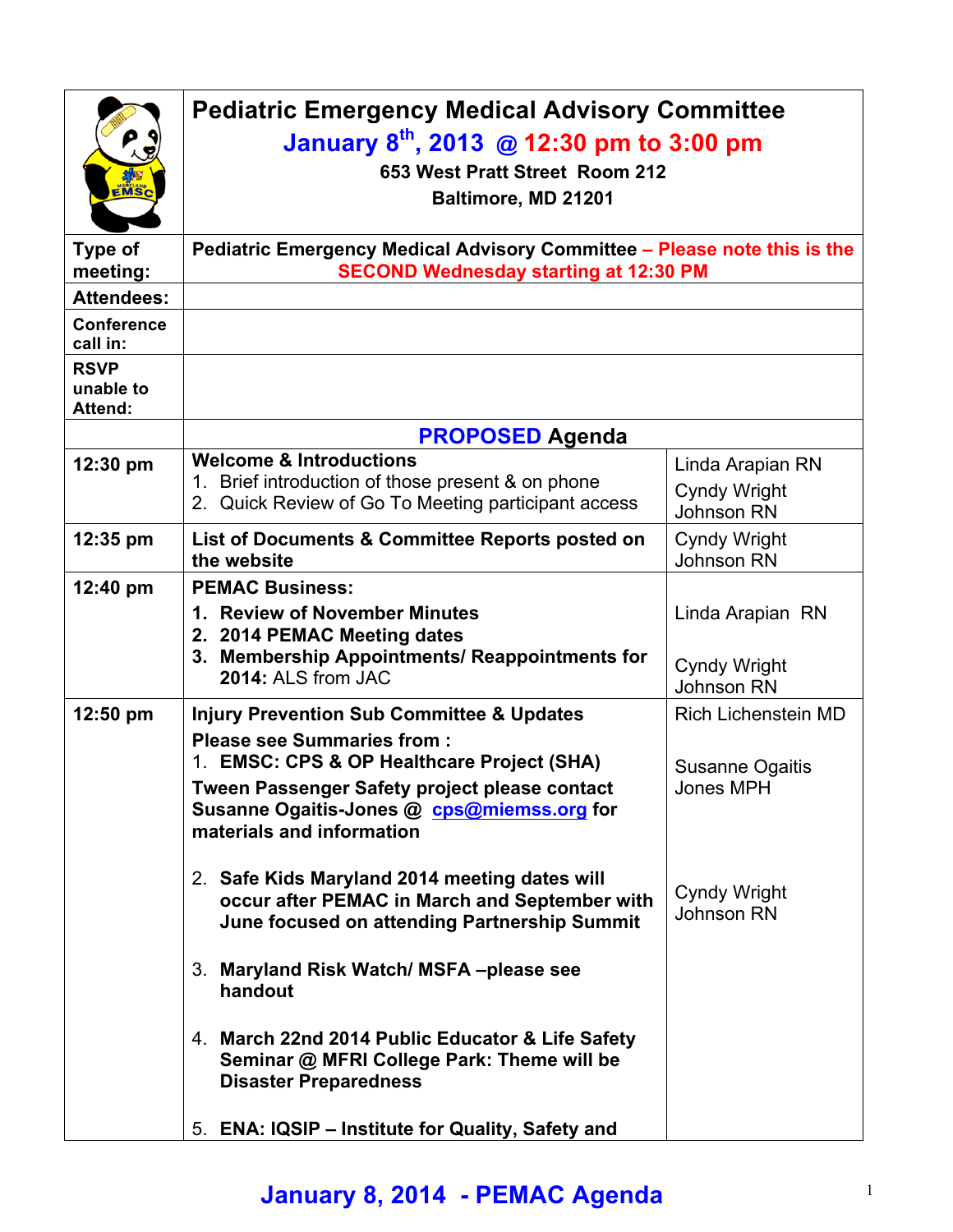|           | Injury Prevention updates @ ENA national<br>website                                                                                                                                                                                                                                                 |                                                                  |
|-----------|-----------------------------------------------------------------------------------------------------------------------------------------------------------------------------------------------------------------------------------------------------------------------------------------------------|------------------------------------------------------------------|
|           | 6. Maryland American Trauma Society                                                                                                                                                                                                                                                                 |                                                                  |
|           | 7. Partnership for Safer Maryland -prevention<br>project grant application process.<br>www.safermaryland.org                                                                                                                                                                                        |                                                                  |
|           | 8. Other projects                                                                                                                                                                                                                                                                                   |                                                                  |
| $1:00$ pm | <b>Update on EMSC Performance Measures -</b><br>1. EMSC PM 73 - Ambulance Equipment<br>recommendations for 2013 - Please review the<br>2014 Recommendations prior to the meeting -<br>attached and posted on PEMAC Meeting Notes<br>Website                                                         | <b>Cyndy Wright</b><br><b>Johnson RN</b>                         |
|           | 2. EMSC PM 74 - Pediatric ED Categorization brief<br>discussion of three versus four levels                                                                                                                                                                                                         | Cyndy Wright<br>Johnson RN<br>Allen Walker MD                    |
| $1:10$ pm | <b>PROTOCOL Sub Committee Report</b><br><b>EMSC PM 71 &amp; 72</b><br>1. November Protocol Committee report                                                                                                                                                                                         | Allen Walker MD                                                  |
|           | 2. Protocols under consideration for 2015 or Pilot/<br>Research<br>$\triangleright$ Surgical Cricothyroidotomy<br>$\triangleright$ High Performance CPR<br>$\triangleright$ Other new topics for 2015                                                                                               |                                                                  |
| $1:30$ pm | <b>EDUCATION Sub Committee</b><br>1. 2014 Conference Schedule<br>PEPP 3 <sup>rd</sup> Edition - Published !<br>2.<br>3. Safe Transport of Children - LMS in final stages<br>4. Safe Transport of Children - Reference Card for<br>review                                                            | Danielle Dunn<br><b>NREMTP</b>                                   |
|           | 5. BLS Committee<br>6. ALS Committee<br>7. APLS – Maryland Rollout October $1^{st}$ & $2^{nd}$ 2013<br>8. ENPC Instructor Meeting/ ENA Pediatric Committee<br>9. Other Educational opportunities                                                                                                    | EL&C<br>Allen Walker MD<br><b>Sherry Summers RN</b><br>Committee |
| $1:45$ pm | <b>Family Centered Care Sub Committee</b><br>1. Right Care When it Counts - Public Service<br>Announcement with Children & Youth<br>2. Panda Bear Mascot program for outreach to children<br>and families.<br>3. Topics and formats for Tween & Teen Injury<br>Prevention at MSFA summer convention | Mary Ellen Wilson<br><b>RN</b>                                   |

## **January 8, 2014 - PEMAC Agenda** <sup>2</sup>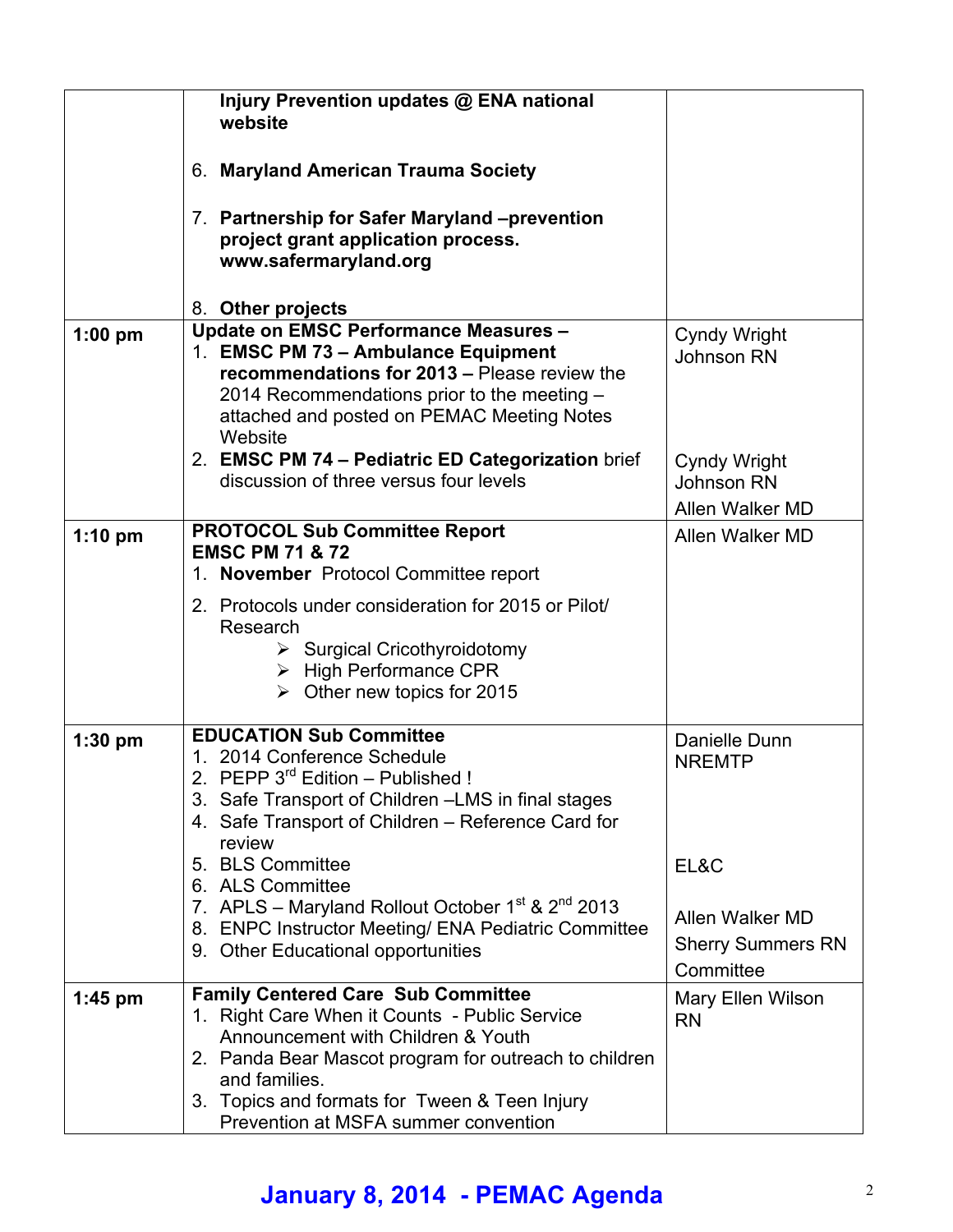| $2:00$ pm | <b>Maryland Organizations</b>                                                                                                                                                                                                                           |                                                                           |
|-----------|---------------------------------------------------------------------------------------------------------------------------------------------------------------------------------------------------------------------------------------------------------|---------------------------------------------------------------------------|
|           | <b>AAP Updates</b><br>Maryland update - COPEM & COVIPP<br>≻<br>> National COVIPP<br>$\triangleright$ National update – COPEM                                                                                                                            | <b>Rich Lichenstein MD</b><br><b>Rich Lichenstein MD</b><br>Joe Wright MD |
|           | <b>ACEP Updates - new website &amp; management</b><br>www.mdacep.org<br>$\triangleright$ Maryland update – EMS Committee<br>> Maryland's NEW - Pediatric Committee<br>$\triangleright$ Partnership with APSL Courses                                    | Kathy Brown MD<br>Kathy Brown MD                                          |
|           | ENA Updates - www.mdena.org<br>$\triangleright$ State report<br>$\triangleright$ Local updates<br>$\triangleright$ Maryland ENA Regional Conferences<br>$\triangleright$ ENA by the Bay summary<br>> ENPC / Pediatric State Committee meeting           | <b>Sherry Summers RN</b>                                                  |
|           | <b>SCHOOL HEALTH Updates</b><br>$\triangleright$ School Health committee(s) update<br>$\triangleright$ SHIP conference summary                                                                                                                          | Laurel Moody RN                                                           |
|           | <b>Critical Care Updates</b><br>$\triangleright$ AACN<br>$\triangleright$ AAP                                                                                                                                                                           | Liz Berg RN<br><b>Charlotte Glicksman</b><br>MD                           |
|           | <b>Commercial Ambulance Service Advisory</b><br><b>Committee (CASAC)</b><br>$\triangleright$ September Meeting update<br>$\triangleright$ SCT subcommittee<br>Neonatal subcommittee                                                                     | <b>Melanie Mathews RN</b>                                                 |
| $2:30$ pm | <b>Transport &amp; Interfacility Update</b><br><b>EMSC PM 76 &amp; 77 and MIEMSS regulatory review</b>                                                                                                                                                  |                                                                           |
|           | process<br>1. Safe Transport of Children in Ambulance-editing<br>of conference call and LMS<br>2. SOCALR Regulations<br>a. Specialty Care Service Regulations<br>b. Neonatal Transport Service Regulations<br>c. Status of Board of Nursing regulations | Cyndy Wright<br><b>Johnson RN</b><br>Sarah Sette JD<br>Sarah Sette JD     |
|           | 3. Pediatric Critical Care Transport section of<br><b>SOCALR</b> regulations                                                                                                                                                                            | Cyndy Wright<br><b>Johnson RN</b>                                         |

## **January 8, 2014 - PEMAC Agenda** <sup>3</sup>